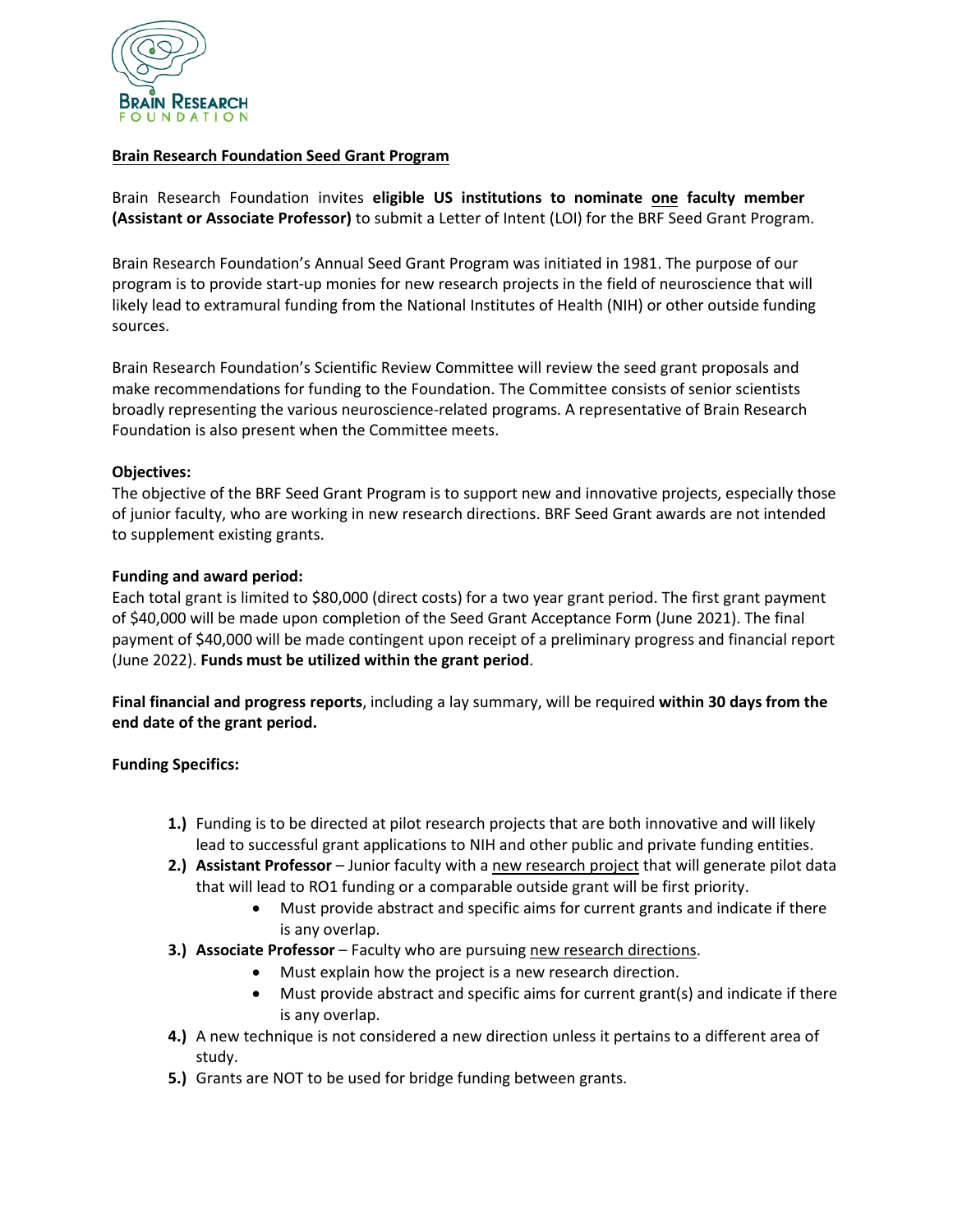

### **Allowable costs under this award:**

100% of these BRF Seed Grant funds must be utilized for **direct costs**.

#### **These costs may include:**

- Purchase and care of laboratory animals
- Small pieces of laboratory equipment, totaling \$5,000 or less
- Laboratory supplies
- Salary for scientific (including postdoctoral fellows) and technical staff (including laboratory technicians)

### **Costs not permitted:**

- Facilities and administrative costs
- Salary recovery for the PI
- Domestic and foreign travel
- Conference or seminar fees
- Personal computers, computer hardware or software
- Large laboratory equipment
- Tuition reimbursement
- Indirect costs, including university fees associated with salary (including fringe benefits) equipment, etc.
- Charges or other costs that support the infrastructure an institution provides researchers

Publications resulting in projects funded in whole or part by the **Brain Research Foundation** Seed Grant will acknowledge **Brain Research Foundation** as a funding source.

### **I. Guidelines**

### **Eligibility**

To be eligible, PI must be a **full-time Assistant or Associate Professor at an invited US academic institution**, working in the area of studies of brain function. This includes molecular and clinical neuroscience as well as studies of neural, sensory, motor, cognitive, behavioral and emotional functioning in health and disease. The grant proposal must detail a new research project that is not funded by other sources. This grant is **not to be used as bridge funding.**

Investigators at institutions that are affiliated with a medical school or university are eligible to apply **only through the institution where they hold a full-time faculty position.**

Scientists that have previously received a BRF Seed Grant may not receive the award for a second time unless all grant requirements from all previous awards are met. Only one PI may apply per application.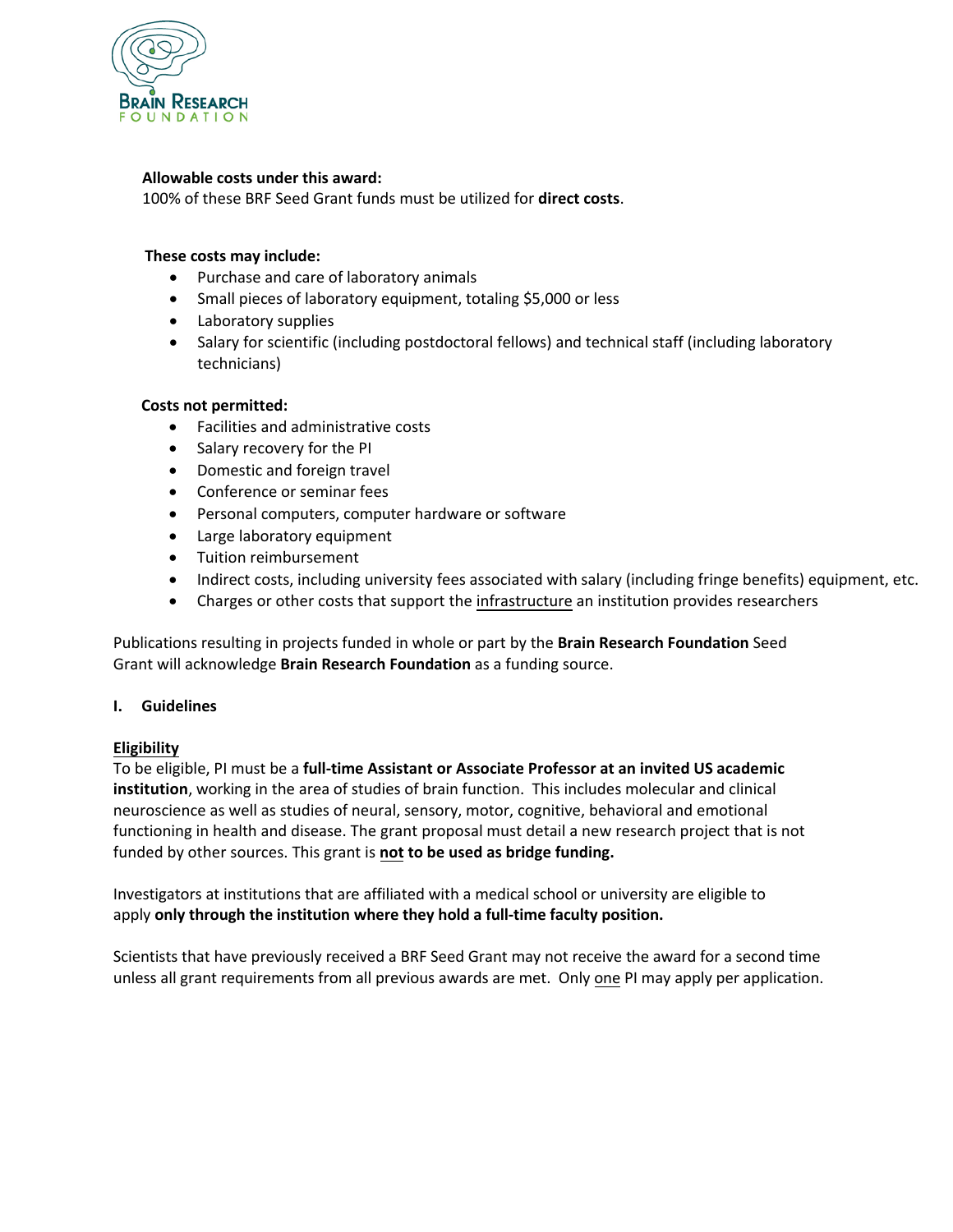

### **Ineligibility**

- **1.)** PI is ineligible if they are **not a full-time faculty member at the institution in which they are applying under.**
- **2.)** PI is ineligible if they are a **Full Professor.**
- **3.)** PI is ineligible if they are a **research assistant professor or research associate professor.**
- **4.)** PI is ineligible to **submit more than one** BRF Seed Grant proposal in a funding period.
- **5.)** PI is ineligible if they have BRF funding that will **overlap this grant period.**
- **6.)** PI is ineligible if they have been awarded prior BRF funding, but have **failed to submit progress and financial reports** at the end of their grant period.
- **7.)** PI is ineligible if they are a **member of the BRF Scientific Review Committee.**

**8.)** PI is ineligible if they are a **relative of BRF a representative**, including the SRC, as defined by the Foundation.

# **Nondiscrimination statement**

Brain Research Foundation does not discriminate on the basis of race, sex, sexual orientation, religion, color, ethnic origin and age.

# **II. [Application Procedures](http://research.thebrf.org/)**

Applications must be submitted electronically via the BRF grants website [\(http://research.theBRF.org\)](http://research.thebrf.org/) as a single, combined electronic document (PDF) using the BRF LOI and Application forms (provided on the website upon registration). Documents should be combined into a single document using Adobe Acrobat. **BRF will only accept one LOI per institution.**

**The application process will be conducted in two phases:** 

# **PHASE I: Letter of Intent (LOI)**

The first step in applying for a BRF Seed Grant is to submit a Letter of Intent. The purpose of the LOI is to determine worthy projects that will be asked to submit a complete Seed Grant application for further review. The LOI and invited application must be submitted by a single investigator.

**LOI submission must include an institutional signature to verify nomination**. LOI's submitted without an institutional signature will not be accepted. The LOI should be **submitted by the PI** online at http://research.theBRF.org.

### **LOI submission includes:**

- BRF LOI form, including the following information:
	- o Name and academic title of PI
	- o Contact information, including mailing address, telephone number, and email address
	- o Title of program project
	- o Brief summary of program project (2 page maximum, 10 pt. font minimum)
		- $\triangleright$  Include closing paragraph that explains how this research will develop (next steps)
	- o References may be included on an additional page(s)
	- o PI Signature
	- o Institutional representative signature (verifies nomination by institution)
	- o List of current grants (include abstracts, specific aims, and indicate if there is any overlap)
- Biographical sketch (using current NIH format) **with other support page** (*5 page maximum)*
	- o Due to limited space, you can supply a link to your full list of publications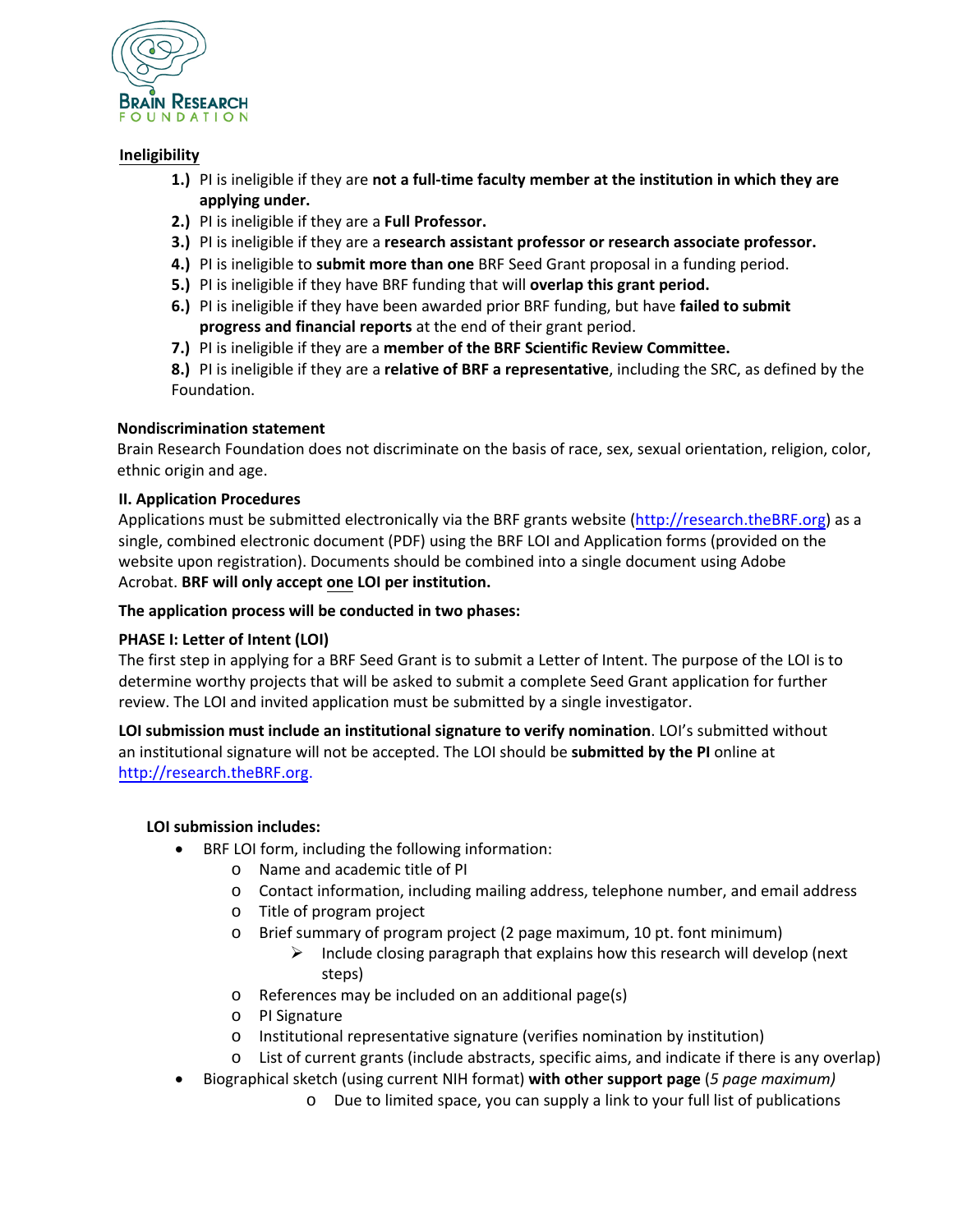

**Submit completed LOI electronically** via http://research.theBRF.org. Faxed, emailed, or mailed applications will NOT be accepted. Consideration will be given only to those Letters of Intent completed according to instructions and with no missing information.

\*\*An automatic email is generated upon submission of the electronic application. If PI does not receive a confirmation, please contact info@theBRF.org.

**Deadline for the LOI is January 5, 2021 at 4:00 p.m. CST. LOIs will NOT be accepted after the deadline. No exceptions will be made. Submitted LOI's that have not been nominated by their institution will not be considered.** You will be notified via email in **mid-February** with the decision on your LOI.

# **PHASE II: Application**

If the LOI receives a favorable review, the PI will be invited to submit a grant application. Submit completed application electronically via [http://research.theBRF.org](http://research.thebrf.org/) (*Using the same username and password set up when submitting LOI*). The 5 page grant proposal **deadline is March 30, 2021 at 4:00 pm CST. Applications will NOT be accepted after the deadline. No exceptions will be made.** 

### **Application submission includes:**

- BRF application form, including the following information:
	- o Name and academic title of PI
	- o Contact information, including mailing address, telephone number, and email address
	- o Title of program project
	- o PI Signature
- Research Plan *(5 page maximum)*. Create in Word then save as PDF.
- o Include closing paragraph that explains how this research will develop (next steps)
- References may be included on an additional page(s)
- Biographical sketch (using current NIH format) **with other support page** (*5 page maximum)*
	- o Due to limited space, you can supply a link to your full list of publications
- List of current grants (include abstracts, specific aims, and indicate any overlap)

### **Review Procedures**

LOI submissions are reviewed and rated by the BRF Scientific Review Committee. So there is not a conflict of interest, the proposals will not be reviewed by committee members from the same institution as the applicant. (Note: Review procedures and guidelines will be followed according to NIH Conflict of Interest, Confidentiality and Non Disclosure Rules.) If the LOI receives a favorable review, the PI will be invited to submit a grant application.